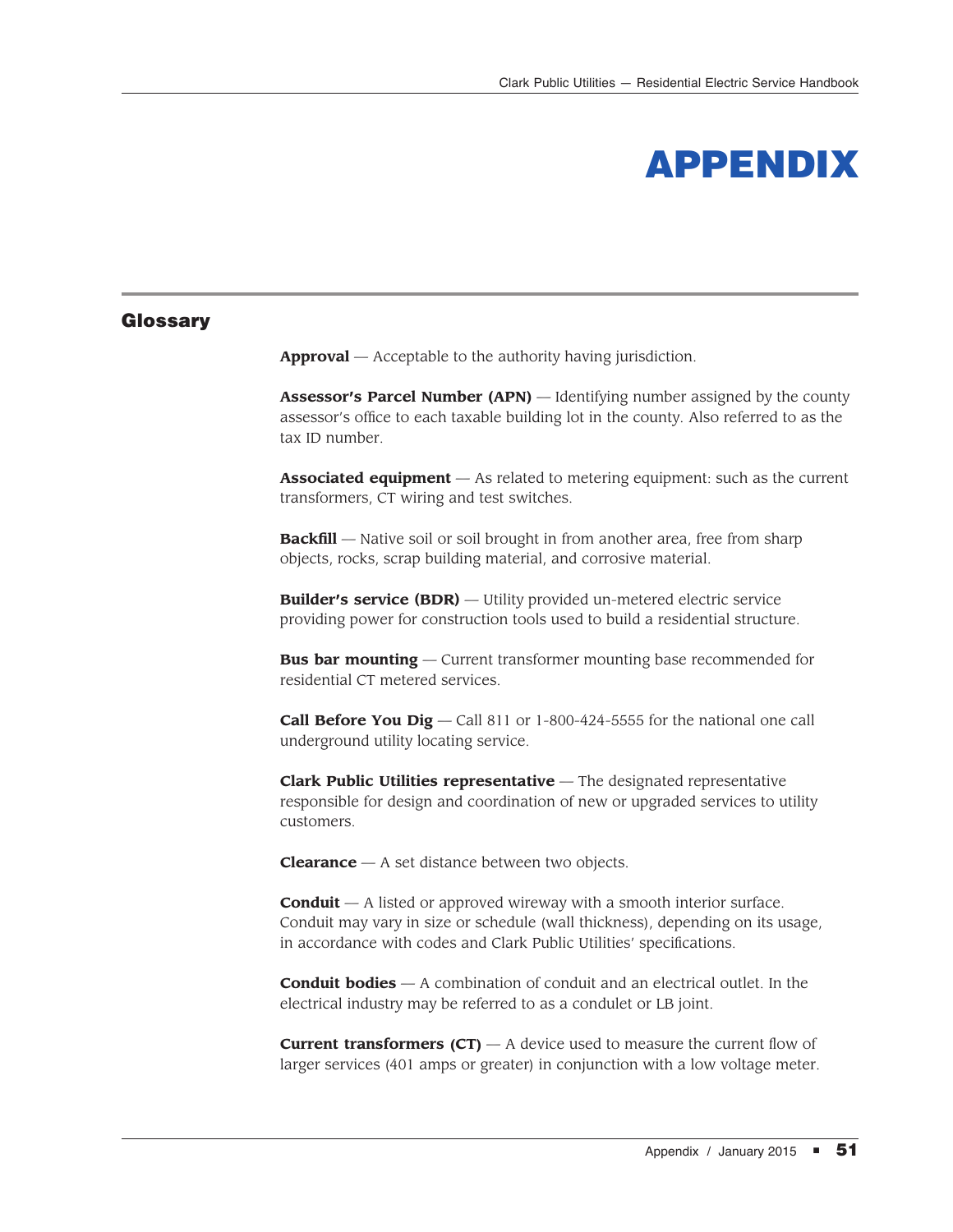**Enclosure** — A sealable cabinet designed for surface or flush mounting, and provided with a frame, mat or trim in which doors or removable covers are hung.

**Feed through CTs** — Doughnut style current transformers used for residential CT metered services.

**Guard post** — A bollard or post designed to protect the electrical facility or meter installation from vehicular traffic.

**Joint use** — A group of utilities that share space on a utility pole or trench.

**Manual block bypass** — A provision for paralleling the meter circuit, allowing the meter to be removed without interrupting service to the residential customer.

**Meter jaw** — A spring-loaded receptacle installed inside a meter base, interfacing the terminals of the meter to the source and load conductors of the service.

**Meter pedestal** — A freestanding structure that supports the metering equipment owned and maintained by the customer.

**Meter base** — The mounting device consisting of meter jaws, connectors, and enclosure for accommodating socket-type meters.

**Metering equipment** — Any equipment associated with measuring electrical energy.

**Municipality or state inspector** — The qualified representative of a city or the State of Washington Department of Labor and Industries, who has been authorized by governmental agencies to inspect.

**Neutral** — The grounded conductor in a single-phase, 3-wire, or 3-phase, 4-wire system. The service conductor that is at zero potential to ground.

**Secondary pedestal** — Enclosure installed behind padmounted transformers and at pole bases allowing multiple connections of underground secondary services.

**Secondary voltage** — The lower voltage, after transformation, used to supply the customer with electrical energy. Normally less than 600 volts.

**Self-contained** — In reference to meter bases: a device designed and rated to continuously carry the entire capacity of the service entrance equipment through the meter.

**Service entrance equipment** — Service conduit, conductors, service mast, meter base, enclosures and service disconnect.

**Service mast** — The conduit attached to the top of the meter base used to intercept and support the overhead service drop.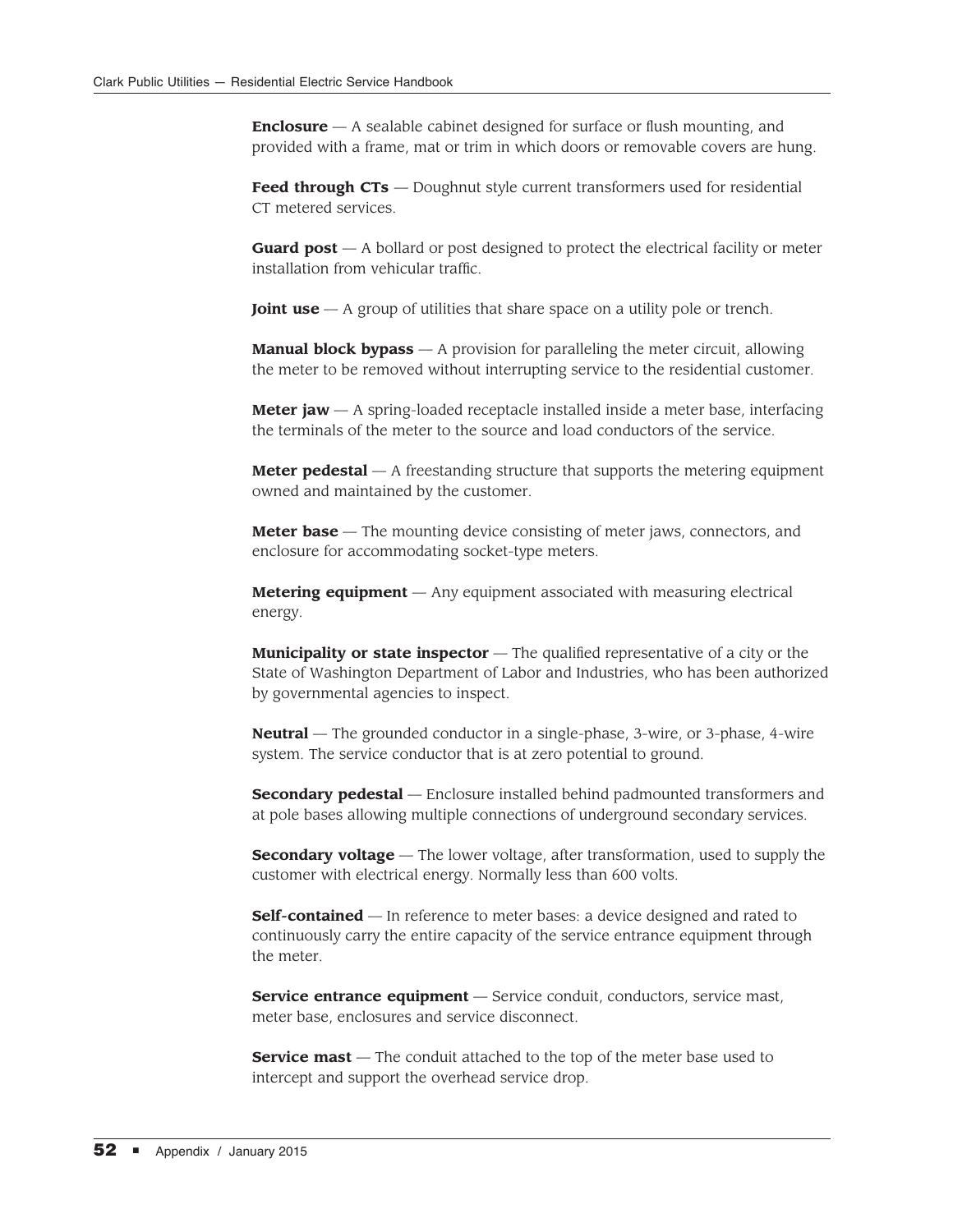**Short plat** — A residential parcel that has been divided into nine or fewer building lots.

**Source** — Clark Public Utilities' equipment (transformer, pedestal, pole) that supplies the customer's electric service.

**Subdivision** — A residential parcel that has been divided into 10 or more building lots.

**Temporary service** — An electrical service providing power to a customer on a temporary basis.

**Transformer** — Equipment used to reduce (step down) primary voltage to the secondary voltage required to supply the customer.

**Underwriters Laboratories (UL)** — A nationally recognized test laboratory that lists materials it has tested and accepted.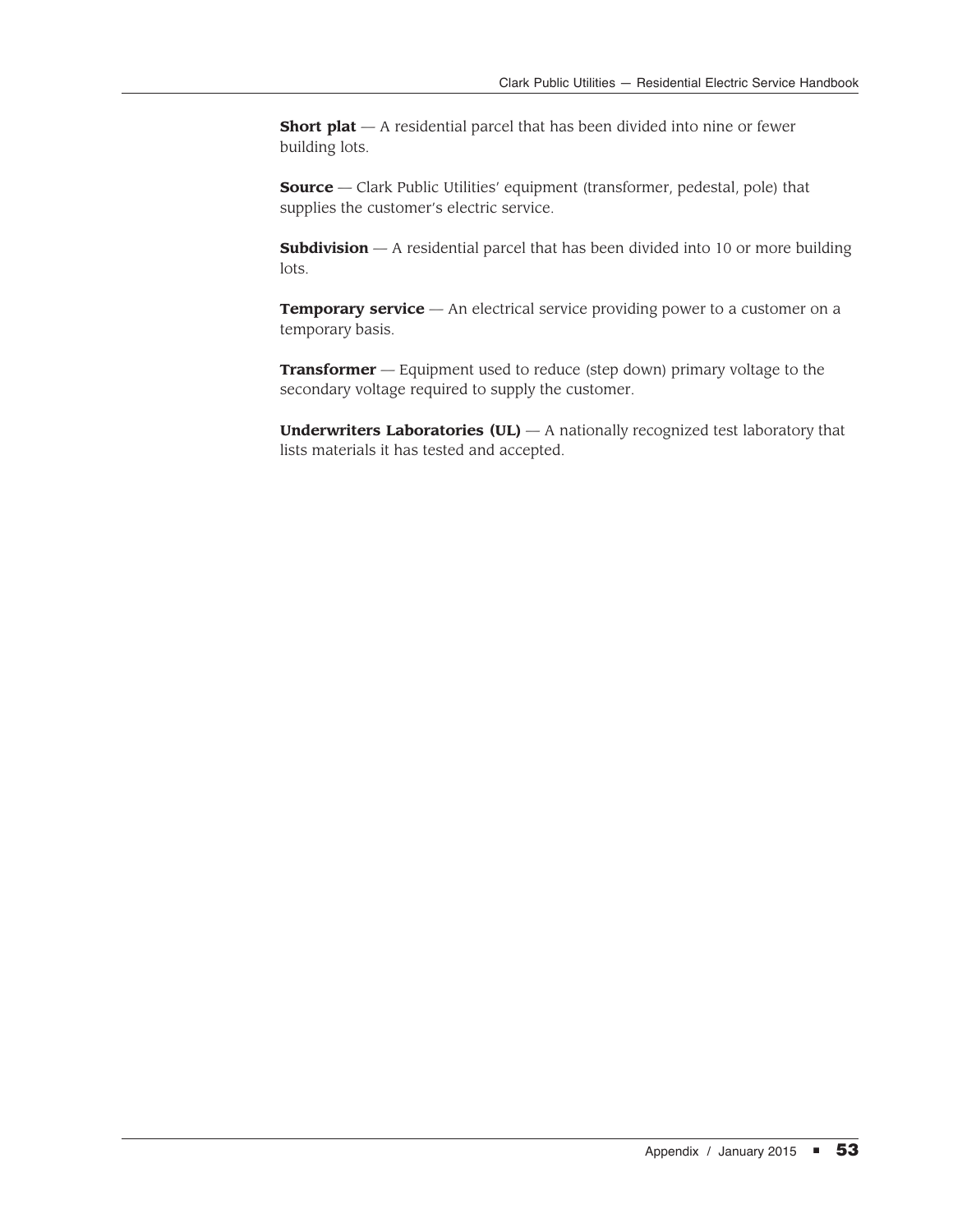This page left blank intentionally.